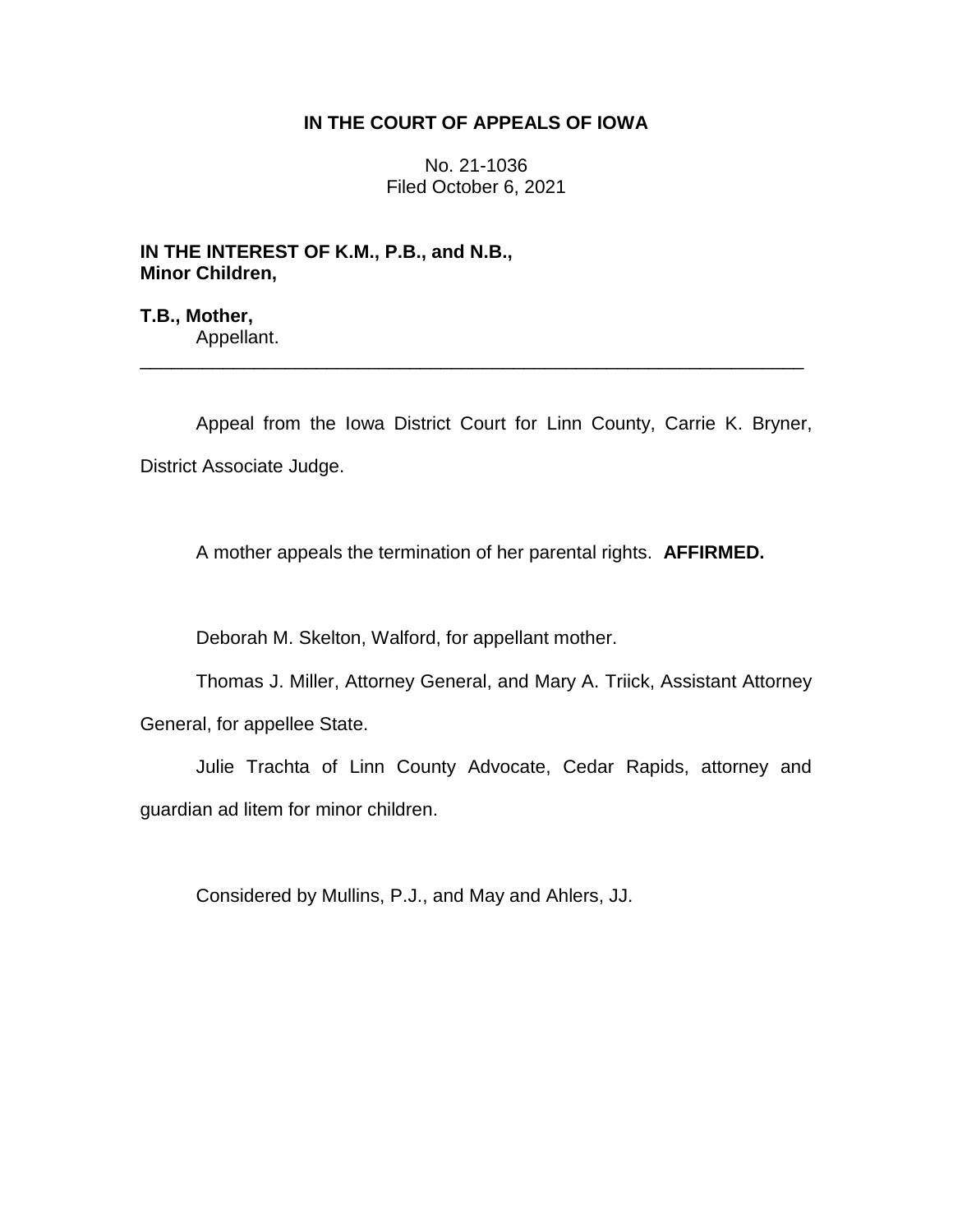**MAY, Judge.**

 $\overline{a}$ 

A mother appeals the termination of her parental rights to her three children, K.M.; P.B.; and N.B.<sup>1</sup> On appeal, the mother challenges (1) the statutory grounds authorizing termination, (2) whether termination is in the children's best interests, and (3) whether her bond with the children should preclude termination.<sup>2</sup> We affirm.

We review termination proceedings de novo. *In re Z.P.*, 948 N.W.2d 518, 522 (Iowa 2020). "We will uphold an order terminating parental rights where there is clear and convincing evidence of the statutory grounds for termination. Evidence is clear and convincing when there is no serious or substantial doubt as to the correctness of the conclusions of law drawn from the evidence." *In re T.S.*, 868 N.W.2d 425, 431 (Iowa Ct. App. 2015) (citation omitted).

We generally use a three-step analysis to review the termination of a parent's rights. *In re A.S.*, 906 N.W.2d 467, 472 (Iowa 2018). We consider: (1) whether grounds for termination have been established, (2) whether termination is in the children's best interests, and (3) whether we should exercise any of the permissive exceptions to termination. *Id.* at 472–73.

The mother challenges the statutory grounds authorizing termination. The juvenile court found the statutory grounds under Iowa Code section 232.116(1)(f) (2021) satisfied. Paragraph (f) authorizes termination when:

<sup>&</sup>lt;sup>1</sup> The children's respective fathers' rights were also terminated. The fathers do not appeal.

 $2$  The mother makes a passing request for additional time to work toward reunification. However, she does not develop any supporting argument. So this claim is waived. *See In re A.D.*, No. 20-1192, 2020 WL 7022393, at \*3 n.5 (Iowa Ct. App. Nov. 30, 2020).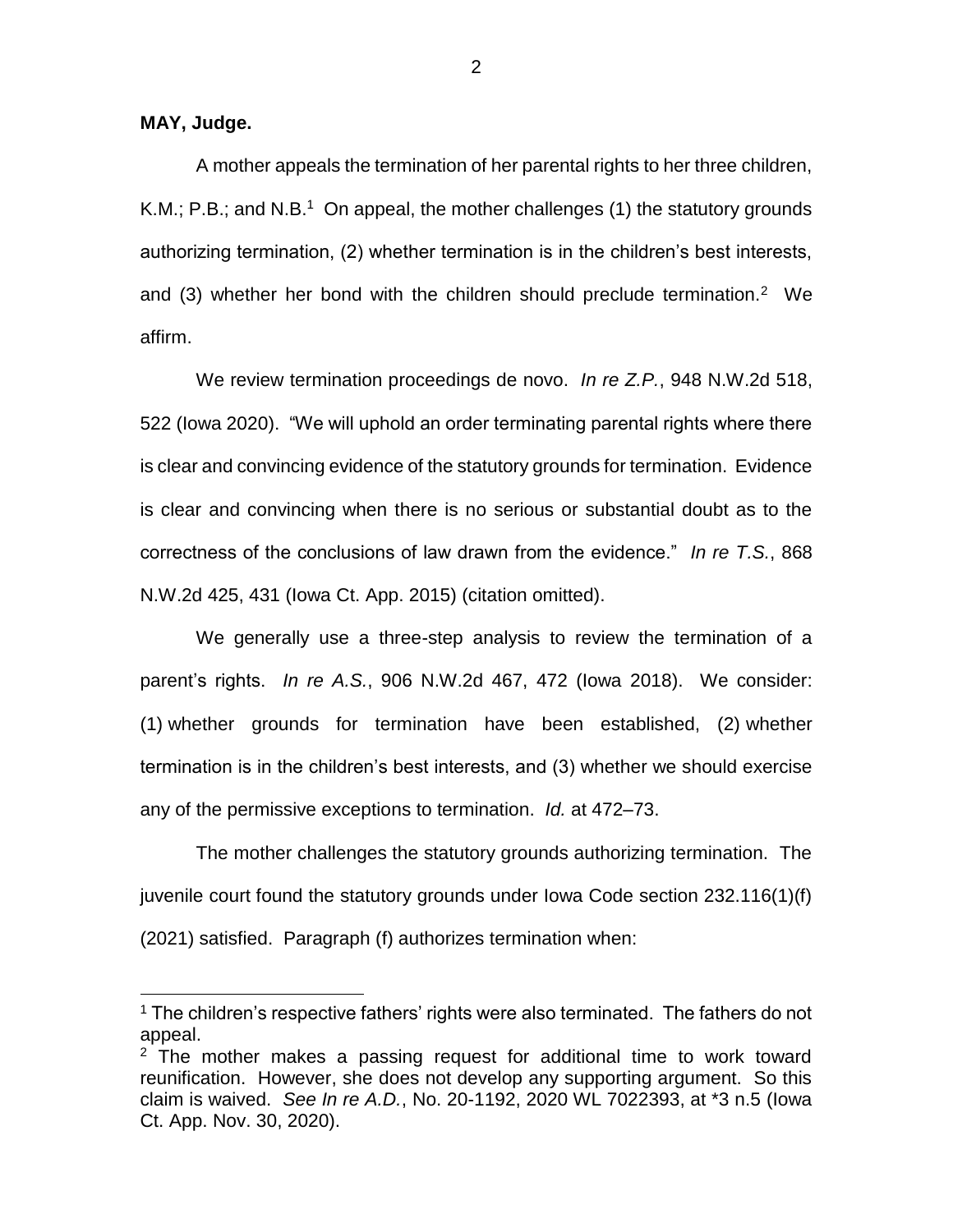(1) The child is four years of age or older.

(2) The child has been adjudicated a child in need of assistance pursuant to section 232.96.

(3) The child has been removed from the physical custody of the child's parents for at least twelve months of the last eighteen months, or for the last twelve consecutive months and any trial period at home has been less than thirty days.

(4) There is clear and convincing evidence that at the present time the child cannot be returned to the custody of the child's parents as provided in section 232.102.

Iowa Code § 232.116(1)(f). The mother limits her challenge to the fourth element, whether the children could be returned to her care. This element is satisfied when the State establishes the children cannot be safely returned to the parent at the time of the termination hearing*. In re T.W.*, No. 20-0145, 2020 WL 1881115, at \*2–3 (Iowa Ct. App. Apr. 15, 2020).

We conclude the children could not be safely returned to the mother. The mother has unresolved substance-abuse issues. When this case began, hair stat testing of the mother and P.B. was positive for methamphetamine.<sup>3</sup> At the termination hearing, the mother claimed it had "been weeks" since she last used methamphetamine, which we do not consider to be a sustained period of sobriety. The mother was provided with fifty opportunities to drug test over the life of this case; she missed each one. We presume the missed tests would have been positive for illegal substances. *See In re J.D.*, No. 21-0391, 2021 WL 3379037, at \*1 (Iowa Ct. App. Aug. 4, 2021) (collecting cases). And the mother has not completed any substance-abuse treatment, though she claimed she intended to enter treatment the day of the termination hearing. So we think the mother's methamphetamine use is likely to continue. And "[a] parent's methamphetamine

 $\overline{a}$ 

 $3$  K.M. and N.B. did not have long enough hair to test.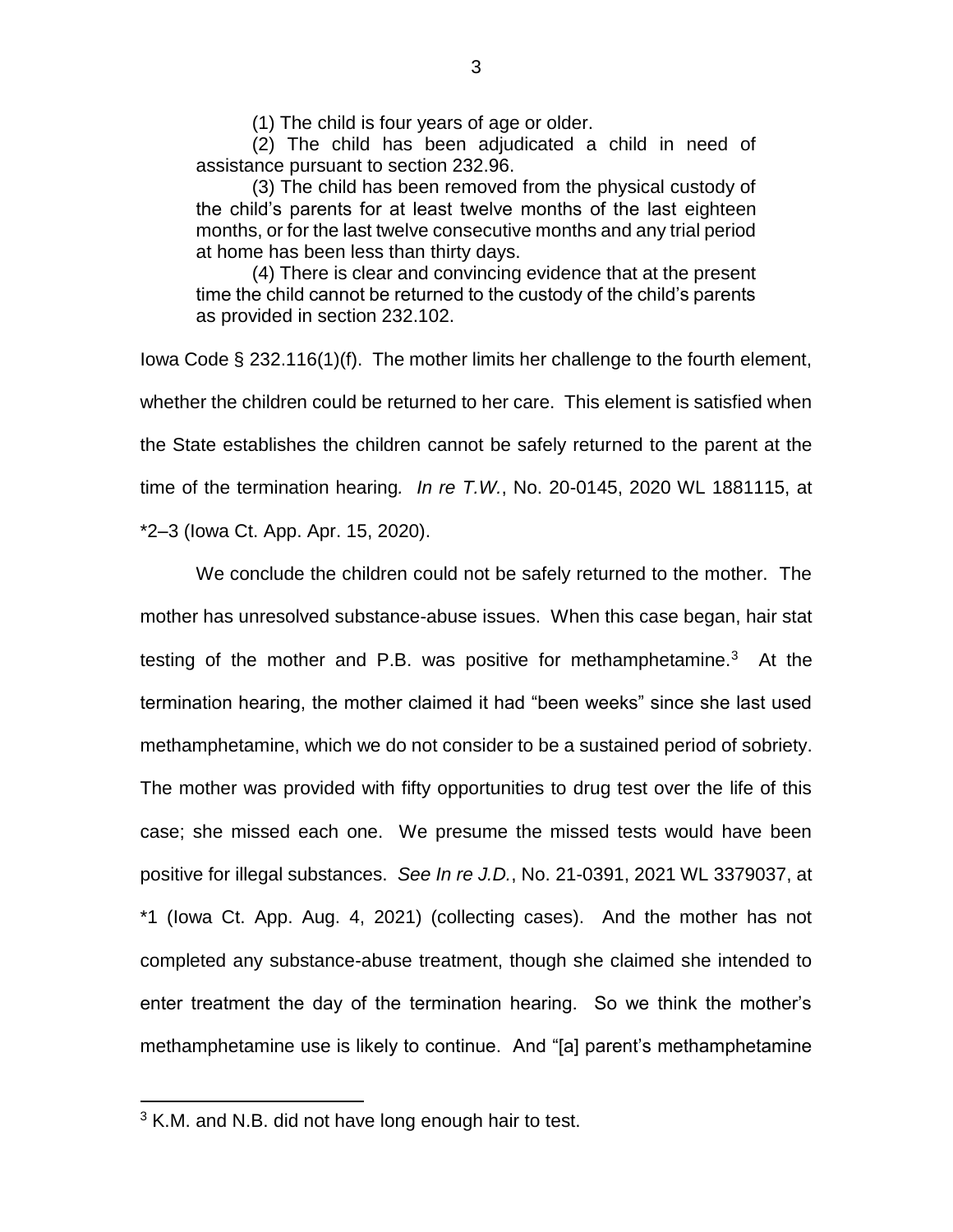use, in itself, creates a dangerous environment for children." *In re J.P.*, No. 19- 1633, 2020 WL 110425, at \*2 (Iowa Ct. App. Jan. 9, 2020). So the children cannot safely return to the mother's care.

The first step in our analysis is satisfied, and we move to the next.

Our next step centers on the children's best interests. *See* Iowa Code § 232.116(2). We "give primary consideration to the child[ren]'s safety, to the best placement for furthering the long-term nurturing and growth of the child[ren], and to the physical, mental, and emotional condition and needs of the child[ren]." *In re P.L.*, 778 N.W.2d 33, 40 (Iowa 2010) (quoting Iowa Code § 232.116(2)). "It is wellsettled law that we cannot deprive a child of permanency after the State has proved a ground for termination under section 232.116(1) by hoping someday a parent will learn to be a parent and be able to provide a stable home for the child." *Id.* at 41 (citation omitted).

We conclude termination is in the children's best interests. The children need and deserve stability and permanency. Yet the mother's life is filled with instability. She is essentially homeless, sometimes staying with an abusive paramour or "sometimes she's surfing other friends' couches." And, as already mentioned, she struggles with methamphetamine use. So the mother cannot provide the stability the children require. Conversely, the children's maternal grandmother, their current placement, provides them with the stability they need. They look to her for their parental needs. And she is willing to adopt the children. *See* Iowa Code § 232.116(2)(b). But before the children can achieve permanency through adoption, termination must occur. So we conclude termination is in the children's best interests, and the second step in our analysis is complete.